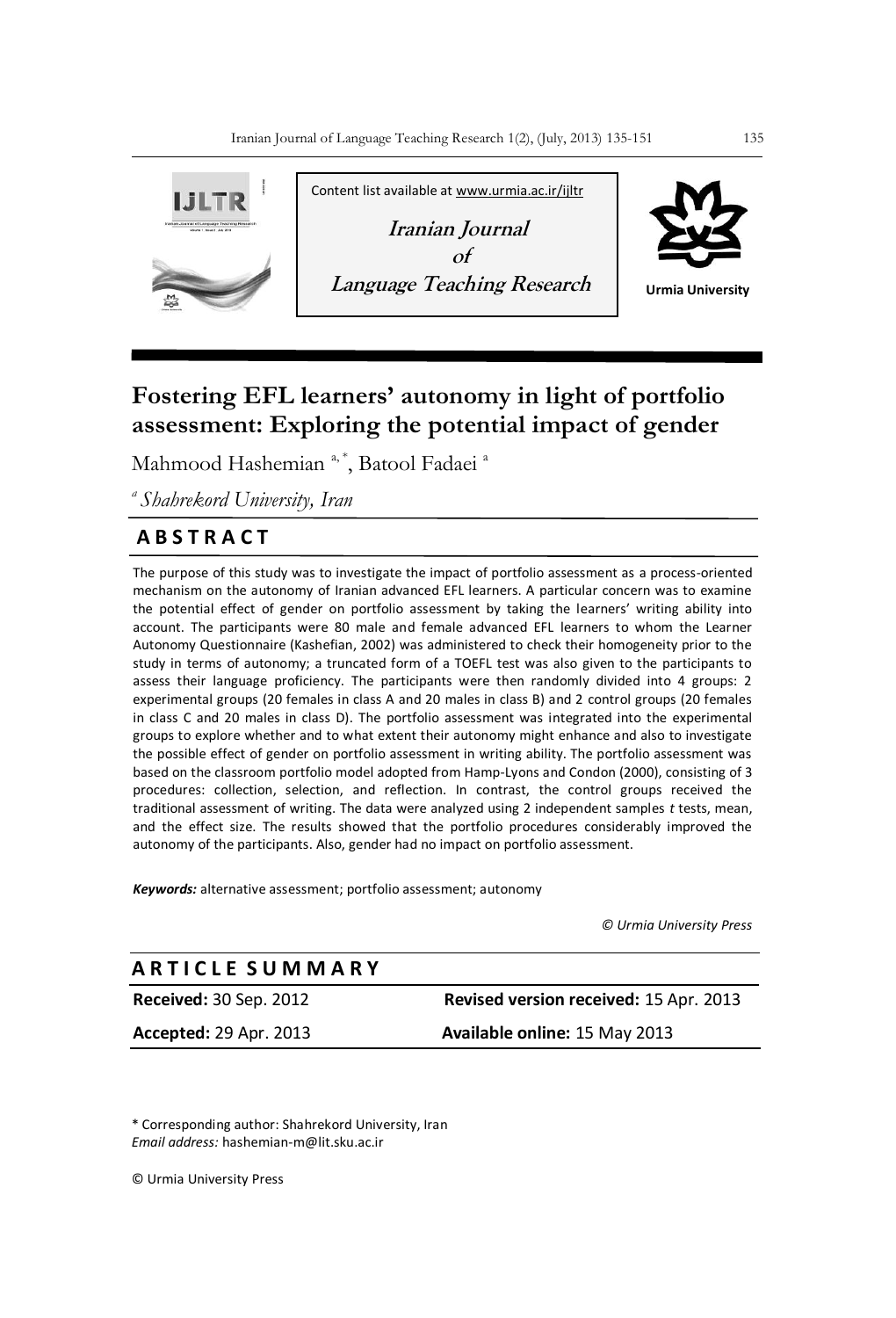#### **Introduction**

Although various ways of assessment (e.g., self-assessment, portfolio assessment, learnercentered assessment, and presentations) have been recommended in the literature, portfolio assessment has drawn researchers' attention (e.g., Graziano-King, 2007; Hedge, 2000; Hirvela & Sweetland, 2005) to the extent that L2 learners' growth can be revealed through applying portfolio in the classroom (Barootchi & Keshavarz, 2002).

With the advent of communicative language teaching, Brown (2004) introduced portfolio assessment as one of the most recommended assessments in the field of teaching. Moreover, Price, Pierson, and Light (2011) provided an accurate identification of portfolio assessment as "a collection of student work gathered over time" (p. 5). In other words, one of the noticeable features of portfolio assessment is focusing on L2 learners' achievements over a period of time.

One serious consideration is that because of providing a broader measure with respect to what the learner can do, portfolio assessment is virtually of a high value for him or her. Chen (2006) also believes that portfolio assessment may also strengthen the learner's autonomy.

Technically speaking, compared to the traditional assessment asking L2 learners to recall facts and answer pre-formulated questions, portfolio assessment does not deal with numerical grades because they cannot accurately describe L2 learners' ability. From another perspective, as a result of being a kind of formative and un-timed assessment, portfolio assessment shows a full-length portrait of L2 learners' ability. Moreover, although portfolio assessment enables L2 teachers to make better judgments about L2 learners' performance, it is not that much popular in L2 settings (Dysthe, 2008; Lam & Lee, 2010).

Reviewing the various studies (e.g., Coombe, Folse, & Hubley, 2007) supports the claim that assessment and instruction are related. Furthermore, portfolio assessment has been viewed and investigated from different angles. Regarding the content of portfolio assessment, it can be applied by L2 teachers, learners, peers, and administrators (Price et al., 2011). This type of assessment has the ability to offer teaching and testing simultaneously, enhance L2 learners' selfreflection and awareness, make them independent L2 learners, and promote cooperation among L2 learners and teachers (Tezci & Dikici, 2006).

Nevertheless, by introducing such alternative assessments as portfolio assessment, L2 teaching has experienced a shift in assessment practices. This fact may have accounted for the dissatisfaction with the traditional assessments. According to Moya and O'Malley (1994), three major considerations can be taken into account as the reasons for carrying out portfolio assessment:

- 1. Limitations of single assessment,
- 2. Complexity of the construct to be assessed, and
- 3. Need for adaptable assessment techniques in the classrooms.

Although portfolio assessment introduces new opportunities to language evaluation, language testing specialists have voiced some concerns about this approach. For instance, as Alderson and Banjeree (2001) argue, the aforementioned approach is more cost-effective and time-consuming for teachers, particularly in classes with large numbers of L2 learners. Another concern is related to the special skills required by teachers in order to implement this kind of assessment.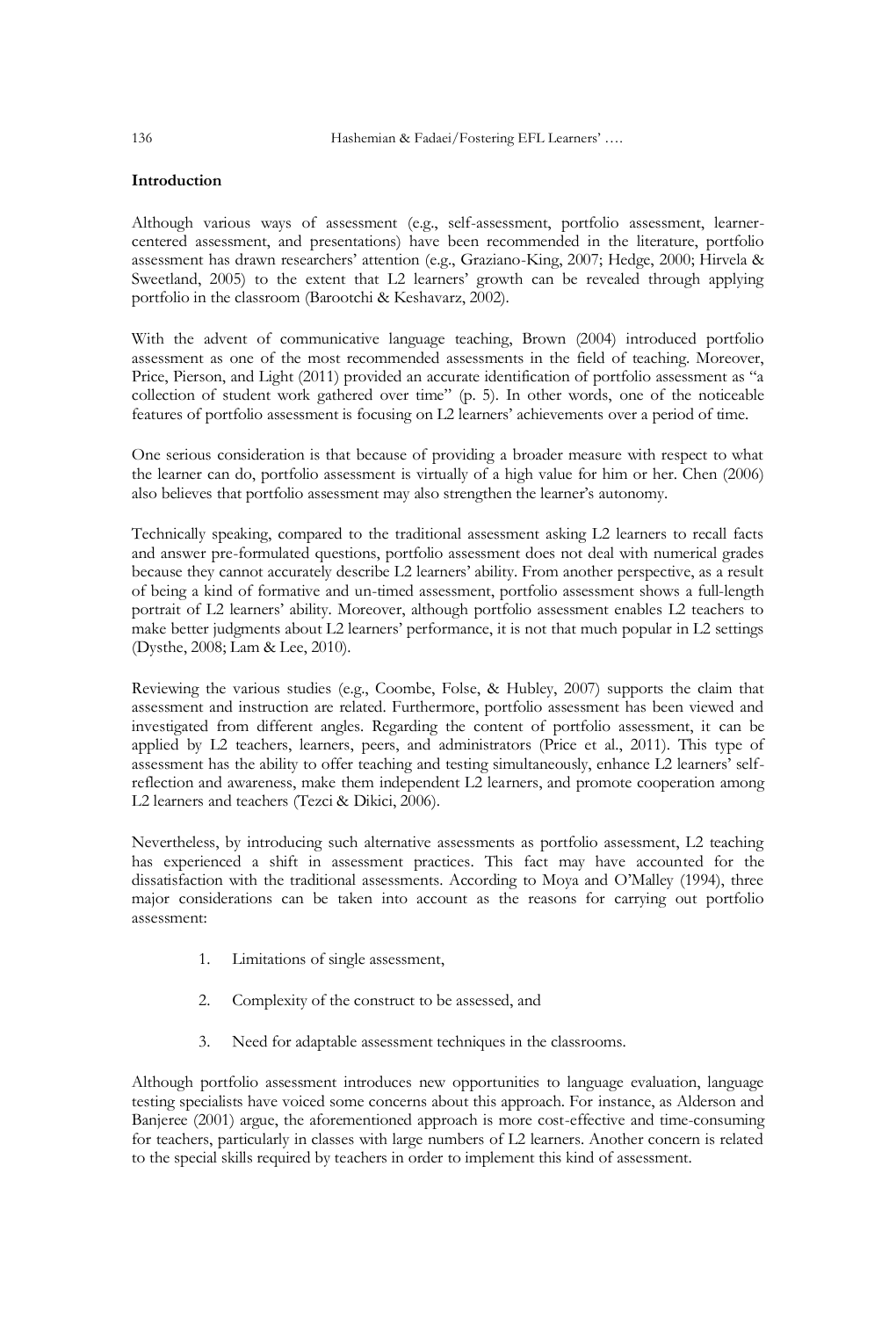However, we have been long familiar with the Iranian classrooms in the realm of L2 learning that are mostly teacher-dominated with few signs of collaboration and responsibility on the part of the learners. Reviewing L2 teaching literature (e.g., Richards, 1995) shows that the various methodologies and assessments which try to make L2 learning a more pleasant experience and to make L2 learners more autonomous. Therefore, it is important to investigate the effect of such assessments (i.e., portfolio and traditional assessments) on L2 learners' autonomy and to consider the way autonomy interacts with portfolio and traditional assessments.

#### **Literature Review**

Alternative assessment, as a new approach in assessment, has recently appeared in the field of language testing (Bachman, 2000). Alternative assessment can be justified because language testing was traditionally identified with such formal assessment procedures as tests performed at a specific time for specific purposes (e.g., achievement; Tsagari, 2004). But a number of educators have criticized this traditional kind of assessment because of its washback effect: These "tests can be useful for collecting information about students' achievement under certain restricted conditions, but they are not particularly useful for collecting information about students' attitudes, motivation, interests, and learning strategies" (Genesee & Hamayan, 1994, p. 229).

On a closer look, L2 teachers limit the methods applied in the classrooms to traditional assessments; as a result, L2 learners apply more rote memorization and less cognitive activities to recall the isolated details. Furthermore, the two most important disadvantages of high-stakes standardized tests are the presence of passive learners and lack of attention to their needs (Alderson & Wall, 1993). In the same line, different scholars (e.g., Broadfoot, 2003; Gipps, 1994) also believe that high-stakes standardized tests have adverse consequences on L2 learners' motivation/self-confidence and may cause negative feelings such as anxiety. Besides, due to providing a norm-referenced approach rather than a criterion-referenced for assessment, such tests may encourage competition rather than personal involvement among the L2 learners (Black & Wiliam, 1998).

On the contrary, there are a number of terms in the literature to refer to alternative assessment. According to Tsagari (2004), the most frequent terms are *authentic assessment*, *continuous assessment*, *dynamic assessment*, *formative assessment*, and *portfolio assessment*. Tsagari classifies the benefits of alternative assessment as the following:

- 1. Representing a collaborative approach to assessment,
- 2. Evaluating the process and product of learning,
- 3. Producing meaningful results for stakeholders,
- 4. Supporting students psychologically,
- 5. Relating to cognitive psychology, and
- 6. Evaluating instruction.

In case of L2 learners' satisfaction with portfolio assessment, Wang and Liao (2008), through interviews, found that the learners experiencing portfolio assessment expressed greater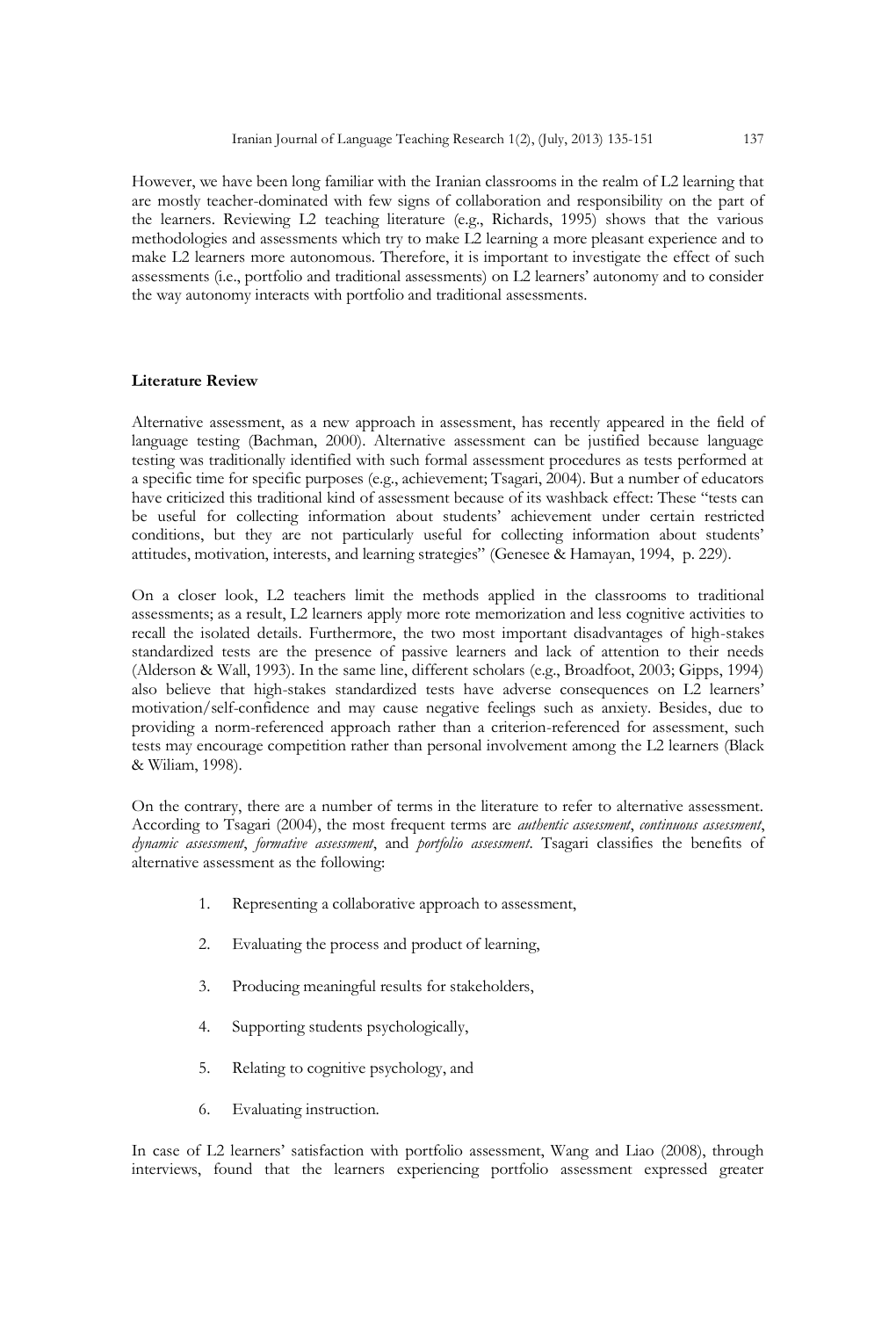satisfaction compared to the control group experiencing traditional assessment. To investigate the role of portfolio in writing assessment, through investigating an e-mail-based L2 writing class, Marefat (2004) concluded that portfolio assessment was a positive approach for the majority of the participants. Conducting another writing portfolio project, Paesani (2006) emphasized portfolio importance in developing grammatical competence. Through studying a secondary school English preparatory class and contrasting portfolio and traditional assessments, Erdogan and Eylul (2001) claimed that portfolio assessment would increase learners' responsibility and motivation. On the other hand, they also mentioned such negative effects as taking a lot of time and effort due to including different types of tasks in portfolios.

Another important point is the concept of autonomy. Holec (1980) defines autonomy as "the ability to take charge of one's own learning" (p. 3). According to Little (1991), L2 learners' autonomy can lead to three pedagogical benefits as the following:

- 1. Learner empowerment,
- 2. Learner reflection, and
- 3. Appropriate target language use.

As a well-known fact, L2 learners would deem responsibility for their own learning process through empowerment. Regarding learner reflection, it helps L2 learners to think about their own learning. Moreover, appropriate target language use makes L2 learners able to apply the L2 and to get along with the communicative purposes (Little, 1991). Going far beyond the above claims, Deci and Vansteenkiste (2004) maintain that autonomy is one of the main requirements for L2 learners to gain a sense of self-fulfillment. In fact, L2 learners are autonomous when they are quite willing to perform an activity. Paiva (2006) argues that autonomy is a sociocognitive system that is closely associated with the L2 learning system. Thus, it might be plausible to claim that autonomy involves the learner's mental processes and social dimensions. Moreover, concerning the relationship between autonomy and academic performance, Hurd (2006) indicated that motivation, tutor feedback, and autonomy played a principal role in satisfactory academic performance.

True as it may seem, to the best of the present researchers' knowledge, there is a scarcity of quantitative studies as to the (possible) impact of portfolio assessment on L2 learners' autonomy and the (potential) impact of gender on portfolio assessment with respect to writing. So, the present study was an attempt to investigate the following questions:

- 1. Do portfolio and traditional assessments differ in their effectiveness on L2 learners' autonomy with respect to writing?
- 2. Does gender make any significant difference vis-à-vis the impact of portfolio assessment on writing?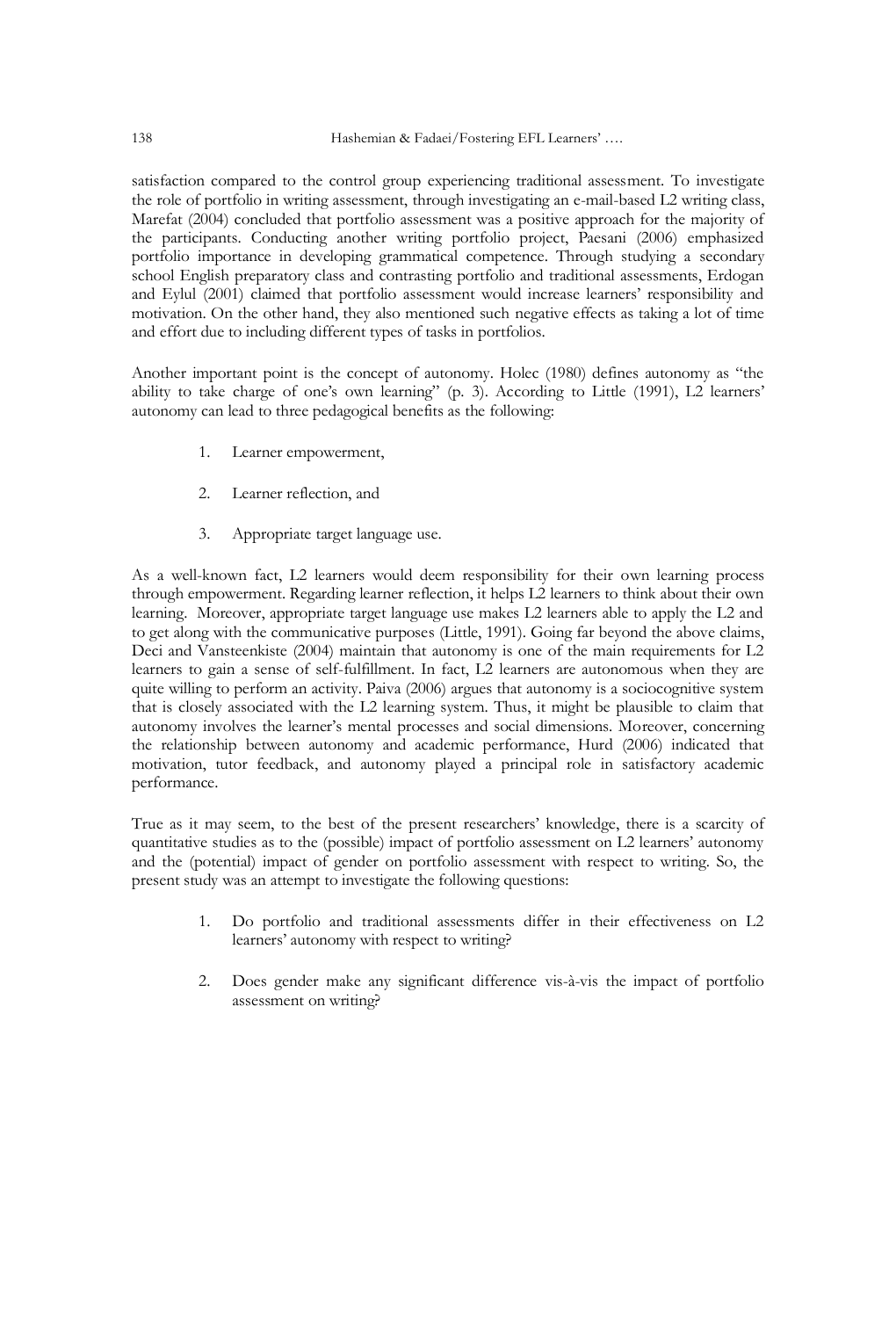#### **Method**

#### *Participants*

First, the Learner Autonomy Questionnaire (Kashefian, 2002) was administered among 150 advanced EFL learners, male ( $n = 70$ ) and female ( $n = 80$ ), who were studying in two language schools in Isfahan, Iran, and who were selected based on convenience sampling, that is, the participants were selected on the basis of their availability. The participants' age ranged from 18 to 27, and none of them had any experience of studying a third language (e.g., French or German). Moreover, they had not lived in an English-speaking country for any significant period of time. As Table 1 shows, based on the mean score (*M* = 108.5) and the standard deviation (*SD* = 45.36) assessed by SPSS, 80 participants (from among the 150 EFL learners) whose level of autonomy was below the mean score were selected:



Second, in order to check the participants' homogeneity in terms of language proficiency, a truncated form of a TOEFL test (adopted from Barron's Test, 2004) was given to the participants. As Table 2 shows, looking at the output box giving the results of the Levene's test, an independent samples *t* test on the mean scores of the male and female participants indicated their homogeneity:

#### Table 2

*Independent Samples t Test for the Homogeneity of the Participants*

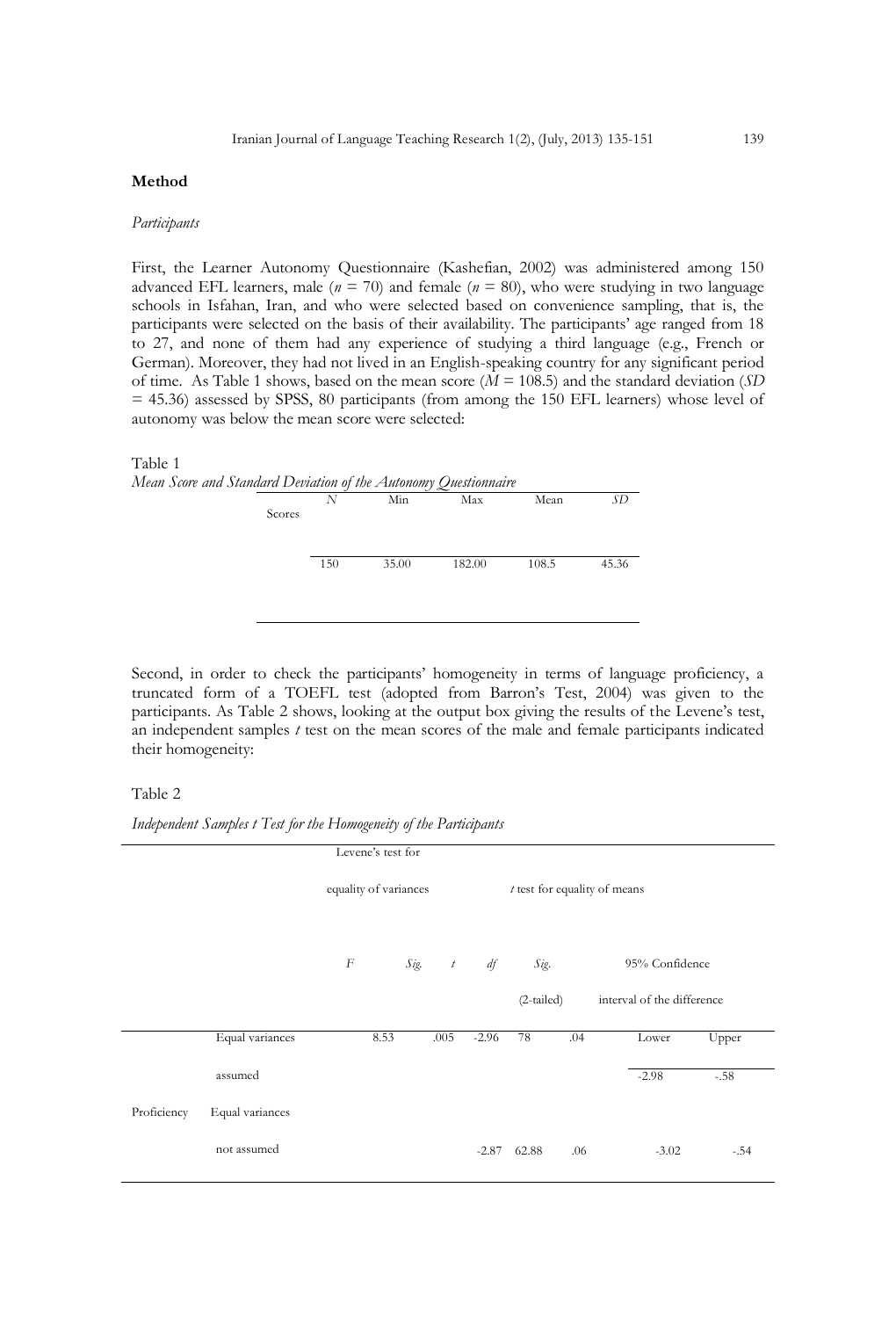Then, the 80 participants were randomly divided into four groups: two experimental groups (20 females in class A and 20 males in class B) and two control groups (20 females in class C and 20 males in class D). The experimental groups were randomly selected in order to be tested through portfolio assessment, and the control groups were provided with the traditional approach of writing assessment. Table 3 summarizes the participants' characteristics:

#### Table 3

*Characteristics of the Participants*

|        |                | Groups         |  |
|--------|----------------|----------------|--|
|        | Experimental   | Control        |  |
| Female | $20$ (Class A) | $20$ (Class C) |  |
| Male   | $20$ (Class B) | $20$ (Class D) |  |
|        |                |                |  |

Thanks to the regulations, mixed classes were not allowed in the language schools. Therefore, one of the researchers gathered the data from the male participants, and the other gathered the data from the female participants.

#### *Instruments*

The instruments were the followings: The first instrument was the Learner Autonomy Questionnaire (Kashefian, 2002). This questionnaire consists of two main parts: The first part solicits the demographic information of the participants, and the second part has 40 items on a 5 point Likert scale about the role of autonomy in L2 learning (see Appendix A). The choices range from 1 (*strongly agree*) to 5 (*strongly disagree*). The questions ask for the learner's perceptions about the roles of the teacher/the learner, self-evaluation, the learner's goal, planning, ability, progression, and mistakes in the course of learning, all of which contribute to the development of learner autonomy.

It should be noted that, through doing factor analysis, Kashefian (2002) confirmed the presence of five factors of learner autonomy in this questionnaire: learner independence, dependence on the teacher, learner confidence, attitudes toward language learning, and self-assessment. As to the reliability and validity of the above questionnaire, the former was measured through applying Cronbach's alpha. The internal consistency reliability coefficient turned out to be .78, showing that the questionnaire functioned well in terms of consistency. Regarding the latter, two experts in the field inspected the questionnaire and confirmed its validity.

The second instrument was a truncated form of the TOEFL Test of Barron adopted from Pamela (2004; the Listening section of the test was removed) to assess the participants' language proficiency and to make sure that they enjoyed the same level of proficiency, and accordingly, to homogenize them prior to the launching of the study. The test had 30 structure questions and 30 reading comprehension ones. In this study, the reliability coefficient of the test was high (Cronbach's alpha  $= .82$ ).

The third instrument was portfolio assessment along with its guidelines. In the literature, there are several approaches for the application stages of portfolio assessment. The approach suggested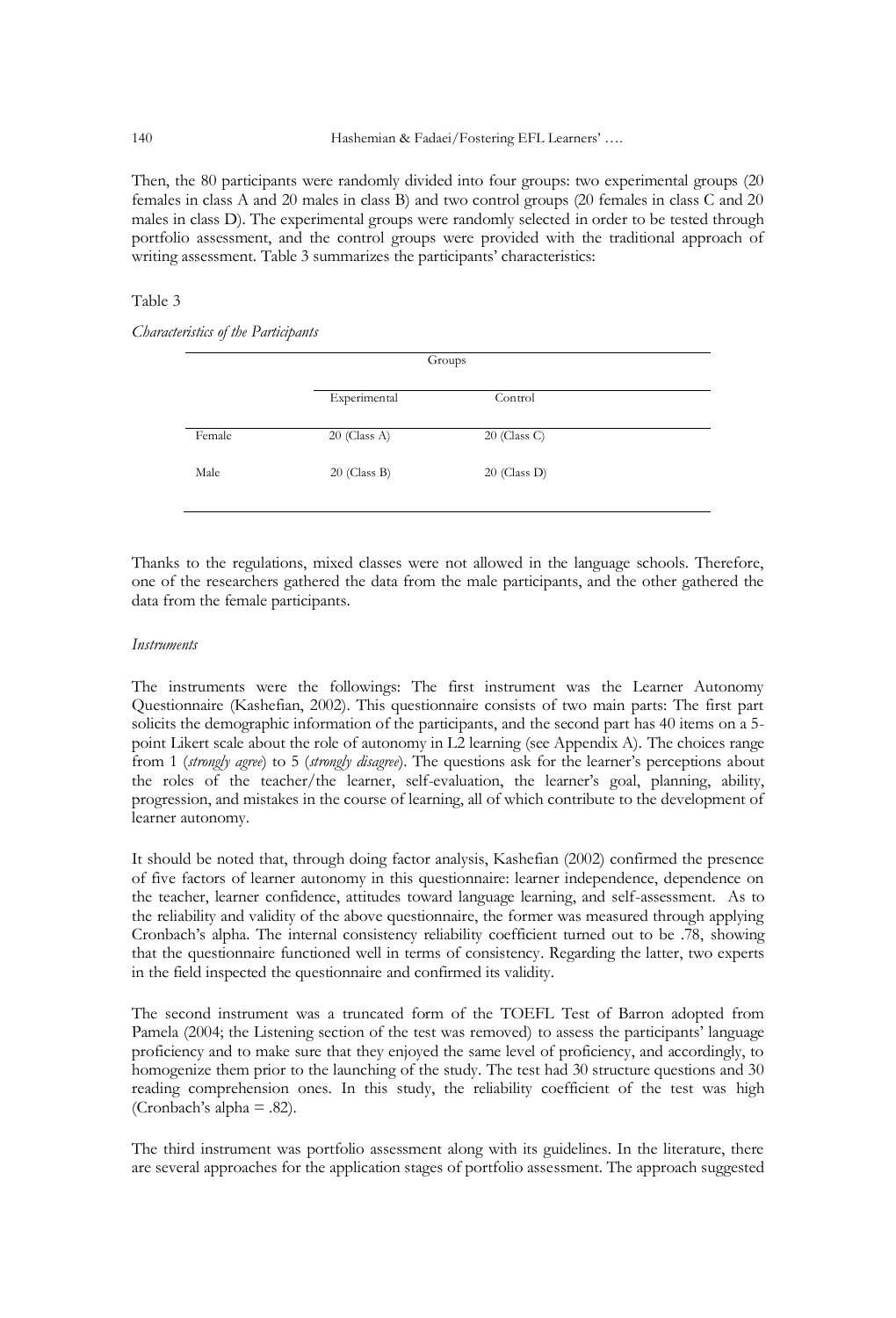by Hamp-Lyons and Condon (2000) was taken as the model in this study. This portfolio assessment model is based on the classroom portfolio model and has three steps: collection, selection, and reflection (see Appendix B).

#### *Procedure*

The data collection process was based upon a 10-session experimental study (80 minutes for each session). Because the participants were not familiar with this type of experiment, the researchers explained the design, goal, and procedure of the portfolio assessment in the experimental groups (i.e., classes A and B) in the participants' L1 (i.e., Persian), answered their questions, and tried to omit the possible problems they would encounter. Then, the participants wrote about different topics that were in their textbooks or in which they were interested. Having received the participants' first drafts, the instructors (i.e., the researchers) read them carefully and wrote their comments based on the writing scoring rubrics. A modified version of the writing scoring rubric proposed by Wang and Liao (2008) was applied in the current study. The scoring rubric consists of five subscales: focus, elaboration, organization, convention, and vocabulary (see Appendix C).

Then, the participants were asked to reflect on their writings. As peer collaboration, they were also required to review their partners' written tasks. As an attempt to remedy the potential shortcomings, the participants could consult their instructors after the class in order to inquire about their potential questions. Then, they revised their writings based on the instructors' feedbacks and their own reflections.

At the end of the term, the participants in the experimental groups were asked to choose their three best writings for final evaluation. Through applying Lam and Lee's (2010) paradigm, the portfolio score was the average of the scores on those three final drafts. The writings of the participants were rated on a 25-point scale. The ratings were made by two instructors. To ensure the reliability of the portfolio assessment, each participant's score was the mean of the two raters' scores (total score  $= 75$ ). In order to ascertain inter-rater reliability, the correlation coefficient using Spearman-Brown formula was found to be .89.

In contrast, the control groups (i.e., classes C and D) received the traditional assessment of writing. The instructors clearly explained about such different parts as developing the topic sentence, body paragraphs, and the conclusion. The participants were asked to write about different topics that were in their textbooks or in which they were interested. The teachers chose some of the writings during the term and tried to explain the problems that the students had in their writings through focusing on such different parts as topic sentence, body paragraph, and conclusion. Unlike the experimental groups, the participant's in classes C and D were not required to reflect on their writings. Their writing ability was evaluated based on the final exam.

At the end of the 10-session period, the researchers administered the Learner Autonomy Questionnaire (Kashefian, 2002) to the experimental and control groups in order to evaluate the effect of the portfolio and traditional assessments on their autonomy.

#### **Results and Discussion**

The first research question addressed the effectiveness of portfolio and traditional assessments on L2 learners' autonomy. To probe that, an independent samples *t* test was utilized to compare the experimental and control groups, as presented in Table 4: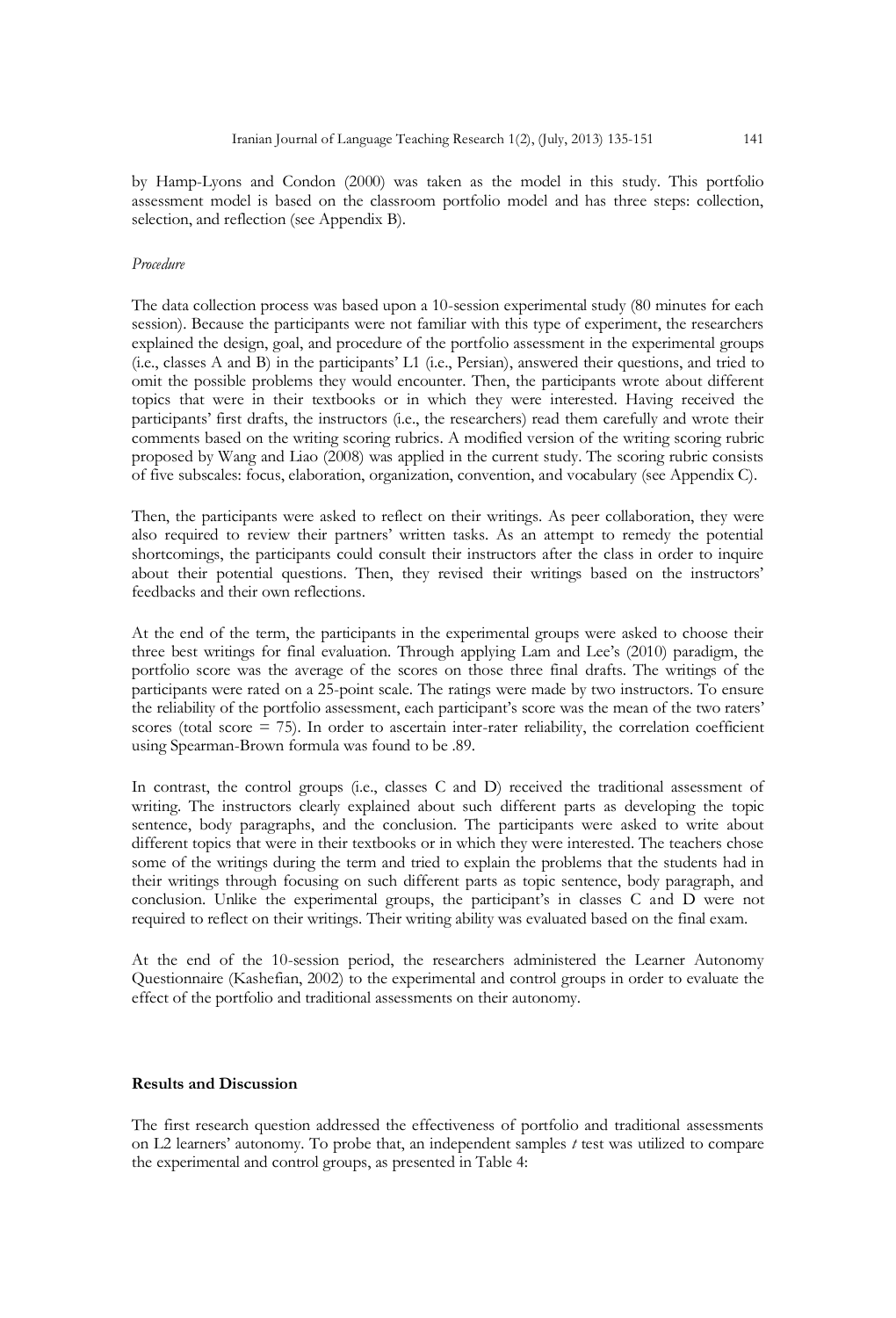#### Table 4

*Independent Samples t Test for Autonomy in the Portfolio and Traditional Assessments*

| Levene's test for |                 |                       |      |                  |    |                              |                            |         |
|-------------------|-----------------|-----------------------|------|------------------|----|------------------------------|----------------------------|---------|
|                   |                 | equality of variances |      |                  |    | t test for equality of means |                            |         |
|                   |                 | $\boldsymbol{F}$      | Sig. | $\boldsymbol{t}$ | df | Sig.                         | 95% Confidence             |         |
|                   |                 |                       |      |                  |    | (2-tailed)                   | interval of the difference |         |
|                   | Equal variances | .396                  | .531 | 23.281           | 78 | .000                         | Lower                      | Upper   |
|                   | assumed         |                       |      |                  |    |                              | 72.9074                    | 86.5425 |
| Proficiency       | Equal variances |                       |      |                  |    |                              |                            |         |
|                   | not assumed     |                       |      |                  |    |                              |                            |         |
|                   |                 |                       |      | 23.281 74.973    |    | .000                         | 72.9031                    | 86.5468 |

Looking at the output box giving the results of the Levene's test for equality of variances, we can see that the significant level for the Levene's test is .531. Because it is larger than the cut-off .05, equal variances is assumed. By referring to the column labeled *Sig*. (2-tailed), the value for equal variances is .000. Because it is less than .05, there is a significant difference in the autonomy of the groups experiencing the portfolio and traditional assessments in writing.

In order to compare the experimental and control groups concerning the higher level of autonomy, the mean scores of the groups were compared:

#### Table 5

*Mean Scores in the Experimental and Control Groups*

|          | Groups       | N  | Mean     | Std. Deviation | Std. Error Mean |  |
|----------|--------------|----|----------|----------------|-----------------|--|
|          | Experimental | 40 | 169.6500 |                | 13.68988        |  |
| Autonomy |              |    |          |                |                 |  |
|          | Control      | 40 | 89.9250  | 16.78276       | 2.65359         |  |

As Table 5 shows, the mean score for autonomy in the experimental groups experiencing the portfolio assessment is 169.65, and the one in the control groups experiencing the traditional assessment is 89.92. Therefore, the results verify that using portfolio assessment in the experimental groups led to a higher level of autonomy. Also, to test the magnitude of the difference between the groups, the researchers studied eta squared. Adopting commonly used guidelines (.01 = small, .06 = moderate, .14 = large) proposed by Cohen (1988, pp. 284-287), we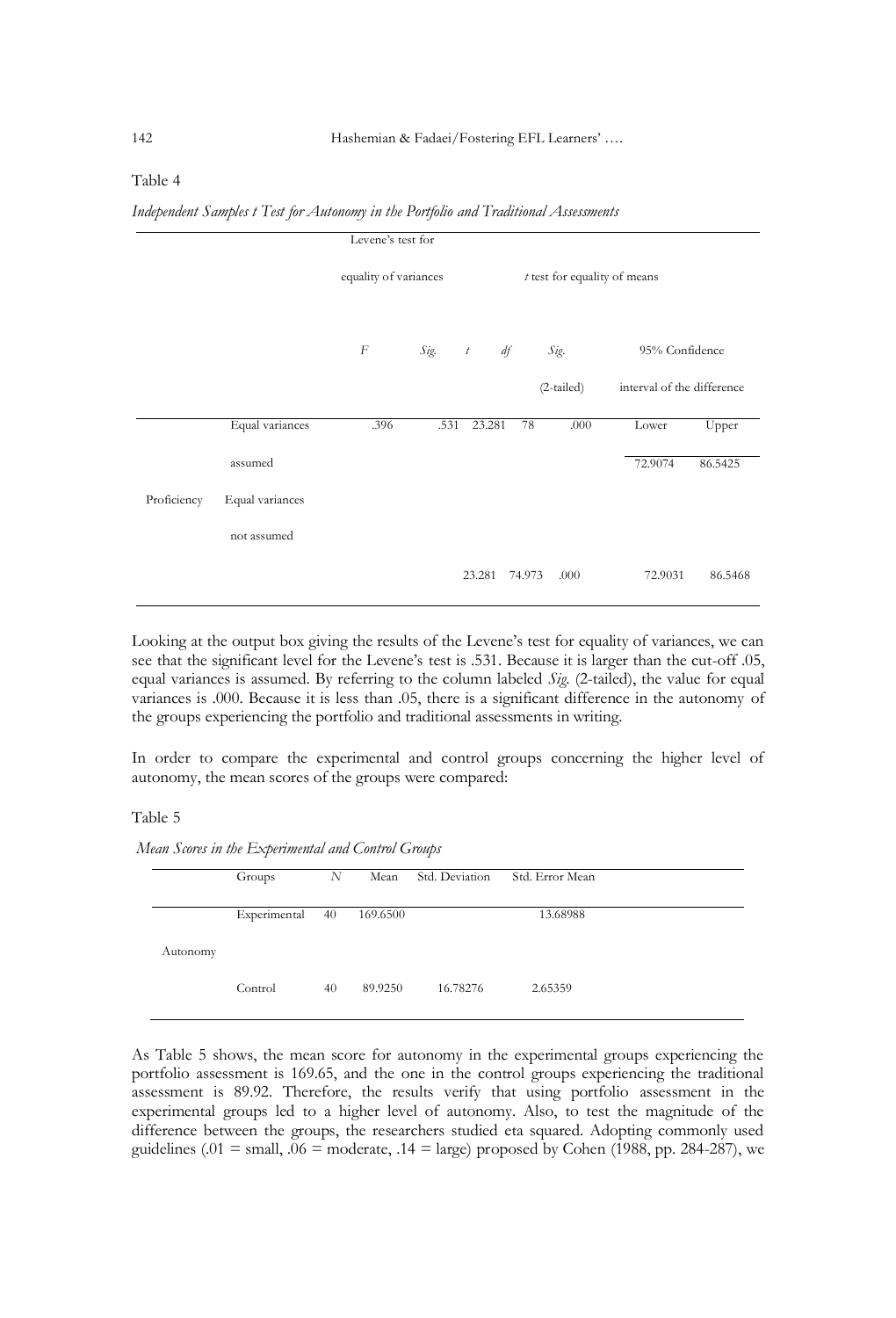can see that the value of .874 for autonomy is a large effect, and it represents 87.4% of the variance explained by autonomy.

In order to probe the second research question and to understand whether gender made any significant difference with respect to the impact of portfolio assessment on writing, a second independent samples *t* test was employed the results of which are shown in Table 6:

#### Table 6

| Levene's test for |                 |                       |      |                  |        |                                |                            |
|-------------------|-----------------|-----------------------|------|------------------|--------|--------------------------------|----------------------------|
|                   |                 | equality of variances |      |                  |        | $t$ test for equality of means |                            |
|                   |                 | $\boldsymbol{F}$      | Sig. | $\boldsymbol{t}$ | df     | Sig.                           | 95% Confidence             |
|                   |                 |                       |      |                  |        | (2-tailed)                     | interval of the difference |
|                   | Equal variances | .138                  | .712 | .023             | 38     | .982                           | Lower<br>Upper             |
|                   | assumed         |                       |      |                  |        |                                | $-4.3800$<br>4.4800        |
| Proficiency       | Equal variances |                       |      |                  |        |                                |                            |
|                   | not assumed     |                       |      | .023             | 37.892 | .982                           | $-4.3804$<br>4.4804        |

*Independent Samples t Test for Gender Impact on Portfolio Assessment*

As Table 6 shows, because the *Sig*. value is larger than the cut-off .05, equal variances is assumed, and the *Sig*. (2-tailed) for equal variances is .982. Because it is larger than .05, there is not any significant difference in the mean scores of the male and female participants with respect to the portfolio assessment.

#### **Discussion**

Although one may claim that portfolio assessment is not so much common in L2 settings, many professionals (e.g., Dysthe, 2008; Lam & Lee, 2010) encourage the use of such assessment and believe that portfolio assessment paves the way for L2 teachers to have better judgments about L2 learners' performance. Also, one cannot deny such distinctive features of portfolio assessment as emphasizing the learner's efforts and achievement over a period of time because portfolio assessment is a collection of work gathered over time.

Therefore, the argument in this study supports the ones by Banfi (2003) and Yang (2003) who claim that the flexibility of portfolio assessment in classrooms could encourage the learner's autonomy and growth. It is so because portfolio assessment has the ability to encourage the learner's self-reflection and make him or her independent (Tezci & Dikici, 2006).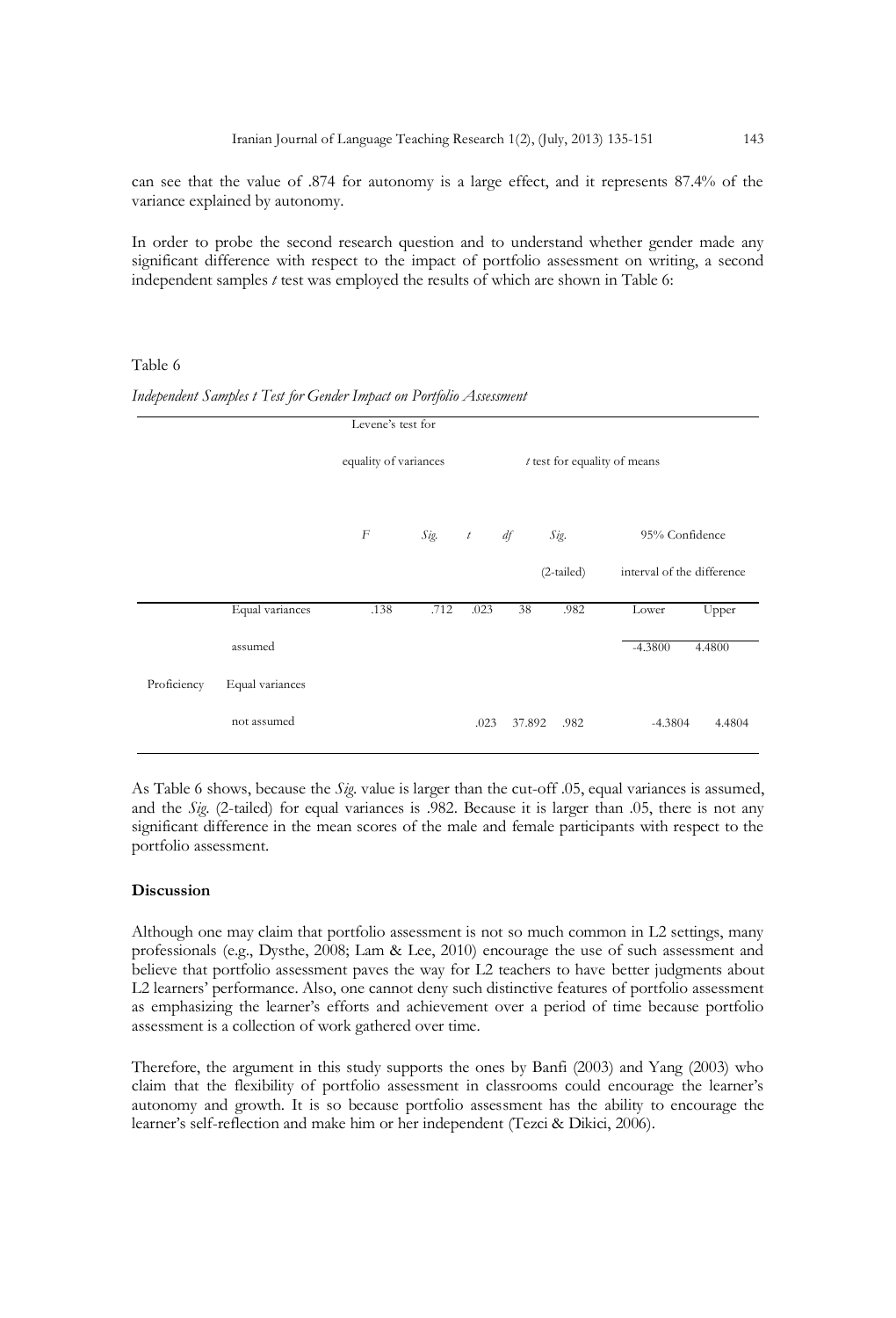The findings of this study support Chen's (2006) hypothesis that portfolio assessment is virtually of a high value to strengthen the learner's autonomy, as a result of providing a broader measure with respect to what the learner can do. This could be explained by the fact that, by providing metacognitive knowledge, portfolio assessment makes L2 learners aware of their strengths/weaknesses and so helps them to become self-directed and autonomous.

As Genesee and Hamayan (1994) have mentioned, traditional assessments are not particularly useful to gather information about the learner's attitudes and interests. This fact can be explained with the limitations of the methods applied in the classrooms and enhancing the learners' rote memorization and lack of attention to their needs. Viewed from this angle, the present study―like Broadfoot's (2003) study―illustrates that portfolio assessment can remove negative feelings like anxiety, and consequently, can increase personal involvement between the learners.

Therefore, with the advent of portfolio assessment and increasing dissatisfaction with teacherdominated classes, L2 teaching is in dire need of a shift in assessment practices. Everyday learning and teaching, in line with their abundant uses of assessment, are a testimony to this need. Thus, based on the results of the present study, in order to make L2 learning a more enjoyable experience and L2 learners more autonomous, this recent trend to writing assessment needs to be included in L2 classrooms.

#### **Conclusion**

The present researchers hope that the current study serves as a springboard for future studies. However, future empirical studies need to be carried out to examine portfolio assessment practices in depth. For example, we need to understand how portfolio assessment is actually undertaken in classroom interactions. Conducting studies like the present one could be a valuable help in a better and more effective testing of an L2, especially the writing skill. In other words, the results of studies like the present one may help L2 teachers and test designers to make L2 learners more autonomous and successful in taking the tests. In the same line, White (2003) argues that a better understanding of the learner's autonomy helps the teacher to recognize the importance of effective ways to test the learner, as well as helps the learner to take more responsibility for his or her own learning.

The results from the current study also suggest that writing portfolios can be applied in EFL classes whereby learning, teaching, and assessment are linked. In fact, teachers who are likely to seek to maximize learners' autonomy in writing can apply portfolio assessment along with their teaching. In addition, the findings from the present study suggest that in order to increase L2 learners' autonomy, writing performances during the term should be the target of evaluation as a formative process rather than a summative one.

The current study has several limitations. First, the study was conducted using only advanced EFL learners that may not be a valid representation of the population as a whole. Possibly, there could be future studies with intermediate learners, too. Second, portfolio score was the average of the scores on the three selected pieces of writing for each learner. Despite this limitation, quantitative scores may be accompanied by the qualitative profile of the learners' achievements. A further limitation of this study concerns other variables (e.g., affective factors and the learners' beliefs) which were left untouched. Moreover, to cast more light on the efficiency and effectiveness of portfolio assessment, it is incumbent upon L2 researchers to consider other skills (e.g., reading or listening) in their studies.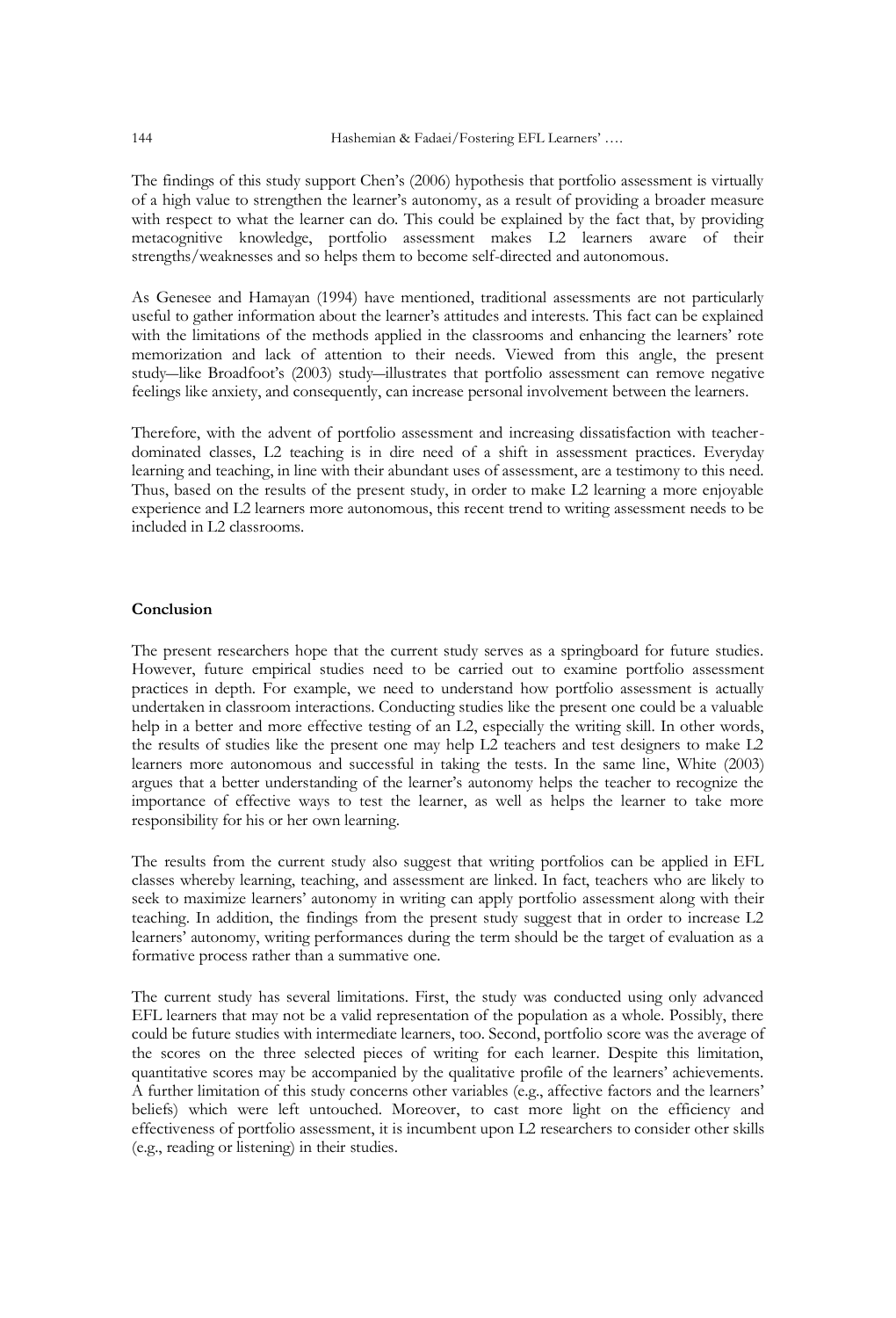#### **References**

Alderson, J. C. & Banerjee, J. (2001). Language testing and assessment. *Language Teaching, 34*(4), 213-236.

Alderson, J. C., & Wall, D. (1993). Does washback exist? *Applied Linguistics, 14*(2), 115-129.

- Bachman, L. F. (2000). Modern language testing at the turn of the century: Assuring that we count counts. *Language Testing, 17*(1), 1-42.
- Banfi, C. S. (2003). Portfolio: Integrating advanced language, academic, and professional skills. *ELT Journal, 57*(1), 34-42.
- Barootchi, N., & Keshavarz, M. H. (2002). Assessment of achievement through portfolios and teacher-made tests. *Educational Research*, *44*(3), 279-288.
- Black, P., & Wiliam, D. (1998). Assessment and classroom learning. *Assessment in Education: Principles, Policy, and Practice, 5*(1), 7-74.
- Broadfoot, P. M. (2003). *Dark alleys and blind bends: Testing the language of learning*. Paper presented at the 25th Language Testing Research Colloquium, University of Reading, England.
- Brown, H. D. (2004). *Language assessment: Principles and classroom practices*. White Plains, NY: Longman.
- Chen, Y. M. (2006). EFL instruction and assessment with portfolios: A case study in Taiwan. *Asian EFL Journal, 8*(1), 69-96.
- Coombe, C., Folse, K., & Hubley, N. (2007). *A practical guide to assessing English language learners.*  Michigan: The University of Michigan Press.
- Deci, E. L., & Vansteenkiste, M. (2004). Self-determination theory and basic need satisfaction: Understanding human development in positive psychology. *Richerche di Psichologia, 27,*  17-34.
- Dysthe, O. (2008). The challenges of assessment in a new learning culture. In A. Havnes & L. McDonald (Eds.), *Balancing dilemmas in assessment and learning in contemporary education* (pp. 15-32), NY: Routledge.
- Erdogan, T., & Eylul, D. (2001). Secondary school students' opinions on portfolio assessment in EFL. *International Journal on New Trends in Education and Their Implications*, *2*(3), 63-72.
- Genesee, F., & Hamayan, E. (1994). Classroom-based assessment. In F. Genesee (Ed.), *Educating second language children* (pp. 212-239). Cambridge: Cambridge University Press.
- Gipps, C. V. (1994). *Beyond testing: Towards a theory of educational assessment*. London: Falmer Press.
- Graziano-King, J. (2007). Assessing student writing: The self-revised essay. *Journal of Basic Writing (CUNY), 26*(2), 73-92.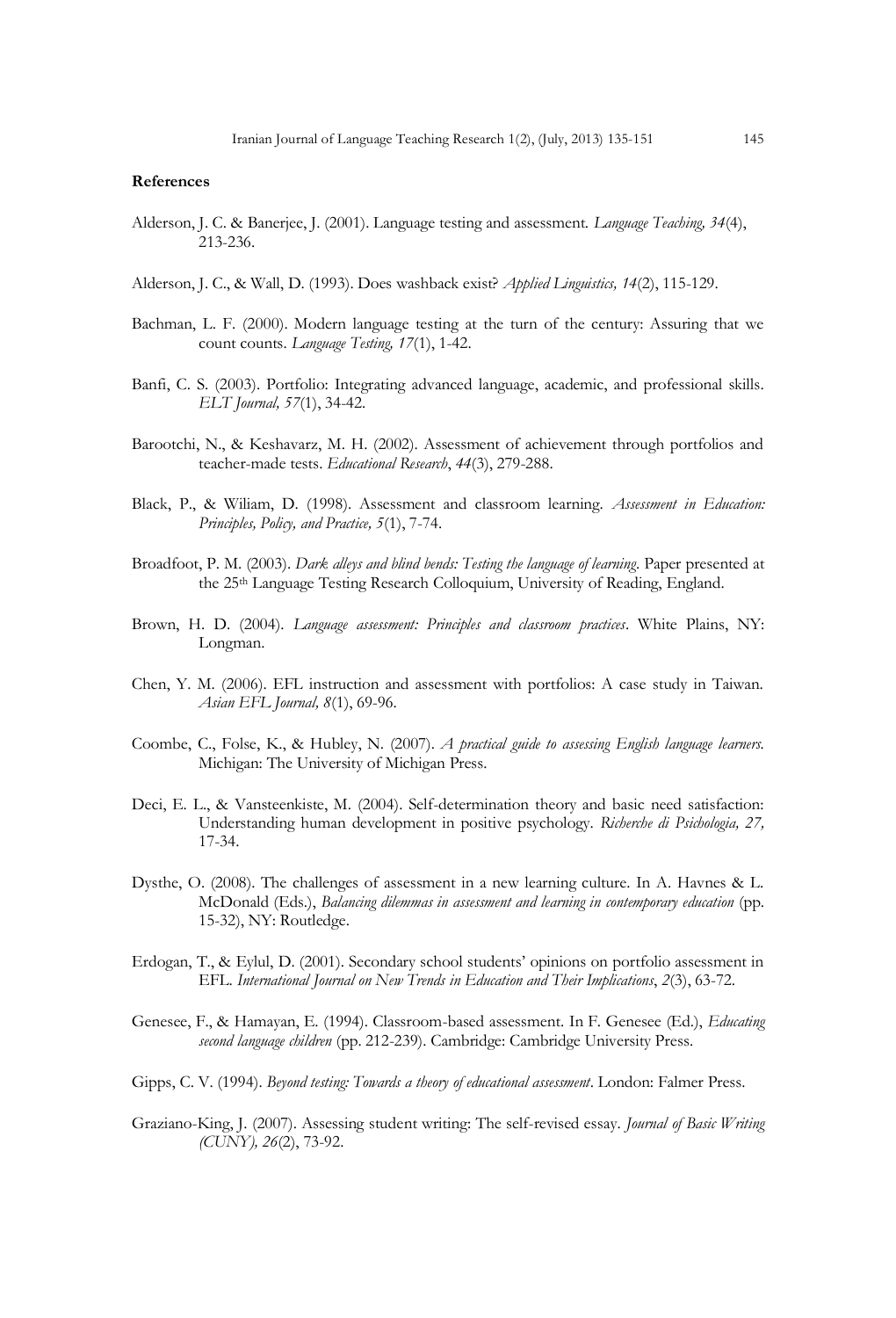- Hamp-Lyons, L., & Condon, W. (2000). *Assessing the portfolio: Principles for practice, theory, and research*. Cresskill: Hampton Press.
- Hedge, T. (2000). *Teaching and learning in the language classroom*. Oxford: Oxford University Press.
- Hirvela, A., & Sweetland, Y. L. (2005). Two case studies of L2 writers' experiences across learning-directed portfolio contexts. *Assessing Writing, 10*(3), 192-213.
- Holec, H. (1980). *Autonomy and foreign language learning*. Nancy: Centre de Recherchéet d'Applications Pedagogiques en Langsues, Council of Europe.
- Hurd, S. (2006). Towards a better understanding of the dynamic role of the distance language learner: Learner perceptions of personality, motivation, roles, and approaches. *Distance Education, 27*(3), 299-325.
- Kashefian, S. N. (2002). *An investigation into college EFL learners' beliefs demonstrating their predispositions towards learner autonomy*. Unpublished master's thesis, Shiraz University, Shiraz, Iran.
- Lam, R., & Lee, I. (2010). Balancing the dual functions of portfolio assessment. *ELT Journal, 64*(1), 54-64.
- Little, D. (1991). *Learner autonomy: Definitions, issues and problems*. Dublin: Authentik.
- Marefat, F. (2004). Portfolio revisited. *Iranian Journal of Applied Linguistics, 7*(2)*,* 79-96.
- Moya, S. S., & O'Malley, J. M. (1994). A portfolio assessment model for ESL. *The Journal of Educational Issues of Language Minority Students, 13,* 13-36.
- Paesani, K. (2006). Exercises de style: Developing multiple competencies through a writing portfolio. *Foreign Language Annals, 39*(4), 618-39.
- Paiva, V. L. (2006). Autonomia e complexidade. *Linguagem e Ensino, 9*(1), 77-127.
- Pallant, J. (2007). *SPSS survival manual: A step by step guide to data analysis using SPSS for windows* (3<sup>rd</sup> ed.). England: Open University Press.
- Pamela, J. Sh. (2004). *How to prepare for the TOEFL test: Test of English as a foreign language*. USA: Barron's Educational Series, Inc.
- Price, J. K., Pierson, E., & Light, D. (2011). *Using classroom assessment to promote 21st century learning in emerging market countries.* Paper presented at Global Learn Asia Pacific 2011, Melbourne, Australia.
- Richards, J. C. (1995). *The language teaching matrix*. Cambridge: Cambridge Language Teaching Library.
- Tezci, E., & Dikici, A. (2006). The effects of digital portfolio assessment process on students' writing and drawing performances. *The Turkish Online Journal of Educational Technology, 5*(2), 46-55.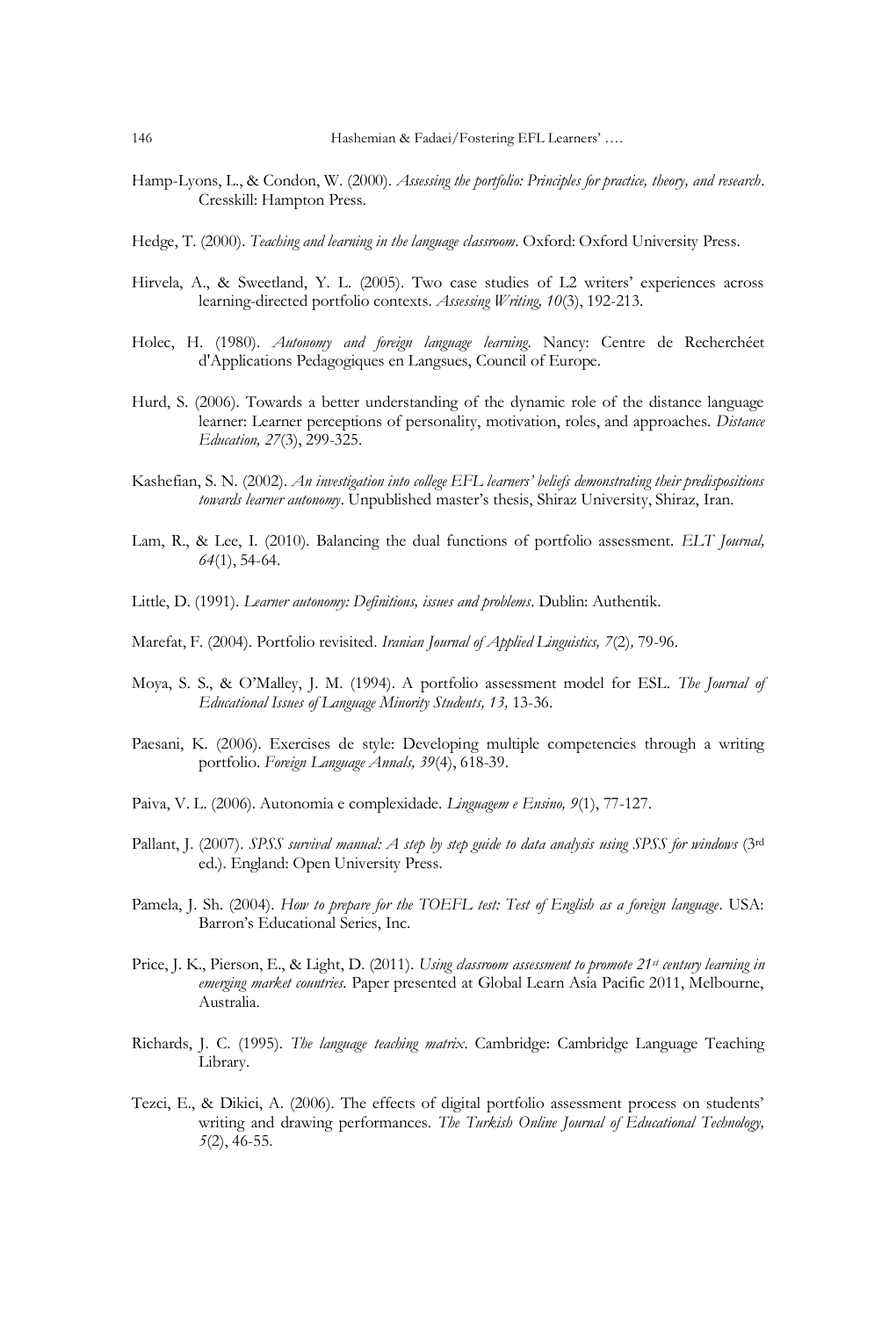- Tsagari, D. (2004). Is there life beyond language testing? An introduction to alternative language assessment. *CRILE Working Papers, 58*, 1-23.
- Wang, Y. H., & Liao, H. C. (2008). The application of learning portfolio assessment for students in the technological and vocational education system. *Asian EFL Journal*, *10*(2), 132- 154.
- White, C. (2003). *Language learning in distance education*. Cambridge: Cambridge University Press.
- Yang, N. (2003). Integrating portfolio into learning strategy-based instruction for EFL college students. *IRAL, 41*(4), 293-317.

**Mahmood Hashemian** is an assistant professor at Shahrekord University who has published articles in JTLS, IJAL, IJLS, JALS, Linguistik Online, JLTR, TPLS, Iranian EFL Journal, IJEL, and International Journal of Social Sciences. Also, he has given lectures in TELLSI (4, 7, 8, 9, & 10), LDP2010 and LDP2013 (Ahvaz, Iran), ELT in the Islamic World (Tehran, Iran), 2<sup>nd</sup> International Language Conference 2011 (Malaysia), the  $1<sup>st</sup>$  Thammasat ELT International Conference: Voices in ELT (Thailand), 1<sup>st</sup> International Akdeniz Language Studies Conference 2012 (Turkey), and 1<sup>st</sup> Conference on Language Learning and Teaching: An Interdisciplinary Approach (Mashhad, Iran).

**Batool Fadaei** is an M.A. TEFL graduate from Shahrekord University. She has publications in international journals like JLTR and has recently published a book entitled *Essential Collocations to Write English Articles* (2012). She has also given a lecture in the 1<sup>st</sup> International Akdeniz Language Studies Conference 2012 (Turkey).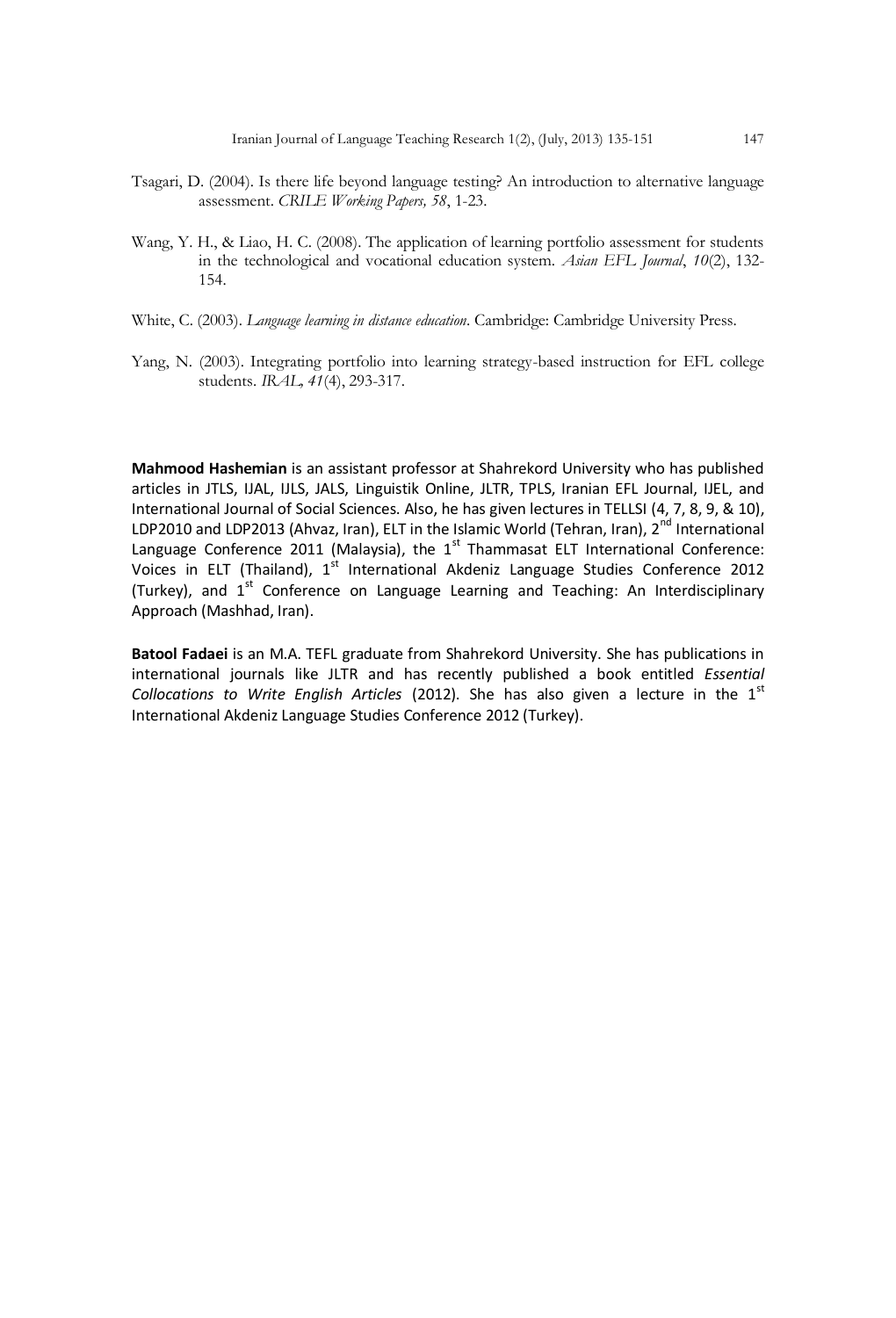## **Appendix A**

Learner Autonomy Questionnaire

| Sex:                                 | Marital | Status:  |
|--------------------------------------|---------|----------|
| .                                    |         |          |
| $Grade: \ldots \ldots \ldots \ldots$ |         | Average: |
| .                                    |         |          |

**Directions:** *Please show how much you agree or disagree with the following statements by* 

 *circling the numbers that match your answers.*

| Strongly Agree | <i>Agree</i> | Neutral | Itsagree | <b>Strongly Disagree</b> |
|----------------|--------------|---------|----------|--------------------------|
|                |              |         |          |                          |

| $\mathbf{1}$   | The teacher should offer help to me.                                   | 1            | 2              | 3             | 4              | 5 |
|----------------|------------------------------------------------------------------------|--------------|----------------|---------------|----------------|---|
| $\overline{2}$ | The teacher should tell me what my difficulties are.                   | $\mathbf{1}$ | $\overline{2}$ | $\mathcal{F}$ | $\overline{4}$ | 5 |
| 3              | The teacher should tell me how long I should spend on an activity.     | $\mathbf{1}$ | $\overline{c}$ | $\mathcal{E}$ | $\overline{4}$ | 5 |
| $\overline{4}$ | The role of the teacher is to tell me what to do.                      | $\mathbf{1}$ | $\overline{c}$ | 3             | $\overline{4}$ | 5 |
| 5              | The teacher should always explain why we do an activity in class.      | $\mathbf{1}$ | $\overline{2}$ | 3             | $\overline{4}$ | 5 |
| 6              | The role of the teacher is to help me to learn effectively.            | $\mathbf{1}$ | $\overline{2}$ | $\mathcal{E}$ | $\overline{4}$ | 5 |
| 7              | The teacher knows best how well I am.                                  | $\mathbf{1}$ | $\overline{2}$ | 3             | $\overline{4}$ | 5 |
| 8              | The role of the teacher is to create opportunities for me to practice. | $\mathbf{1}$ | $\overline{2}$ | 3             | $\overline{4}$ | 5 |
| 9              | The role of the teacher is to set my learning goals.                   | $\mathbf{1}$ | $\overline{2}$ | 3             | $\overline{4}$ | 5 |
| 10             | The teacher should be an expert at showing learners how to learn.      | $\mathbf{1}$ | $\overline{2}$ | 3             | $\overline{4}$ | 5 |
| 11             | The teacher should give me regular tests.                              | $\mathbf{1}$ | $\overline{2}$ | 3             | 4              | 5 |
| 12             | I need the teacher to tell me how I am progressing.                    | $\mathbf{1}$ | $\overline{2}$ | 3             | $\overline{4}$ | 5 |
| 13             | It is important to me to see the progress I make.                      | $\mathbf{1}$ | $\overline{2}$ | 3             | $\overline{4}$ | 5 |
| 14             | I know how to check my works for mistakes.                             | $\mathbf{1}$ | $\overline{2}$ | 3             | $\overline{4}$ | 5 |
| 15             | Having my works evaluated by others is helpful.                        | $\mathbf{1}$ | $\overline{2}$ | 3             | $\overline{4}$ | 5 |
| 16             | Having my works evaluated by others is scary.                          | $\mathbf{1}$ | $\overline{2}$ | 3             | $\overline{4}$ | 5 |
| 17             | I have a clear idea of what I need of English.                         | $\mathbf{1}$ | $\overline{2}$ | 3             | $\overline{4}$ | 5 |
| 18             | I like trying out new things by myself.                                | $\mathbf{1}$ | $\overline{2}$ | 3             | $\overline{4}$ | 5 |
| 19             | My language learning success depends on what I do in classroom.        | $\mathbf{1}$ | $\overline{2}$ | 3             | $\overline{4}$ | 5 |
| 20             | My own efforts play an important role in successful language learning. | $\mathbf{1}$ | $\overline{2}$ | 3             | $\overline{4}$ | 5 |
| 21             | I myself can find the best way to learn the language.                  | $\mathbf{1}$ | $\overline{2}$ | 3             | 4              | 5 |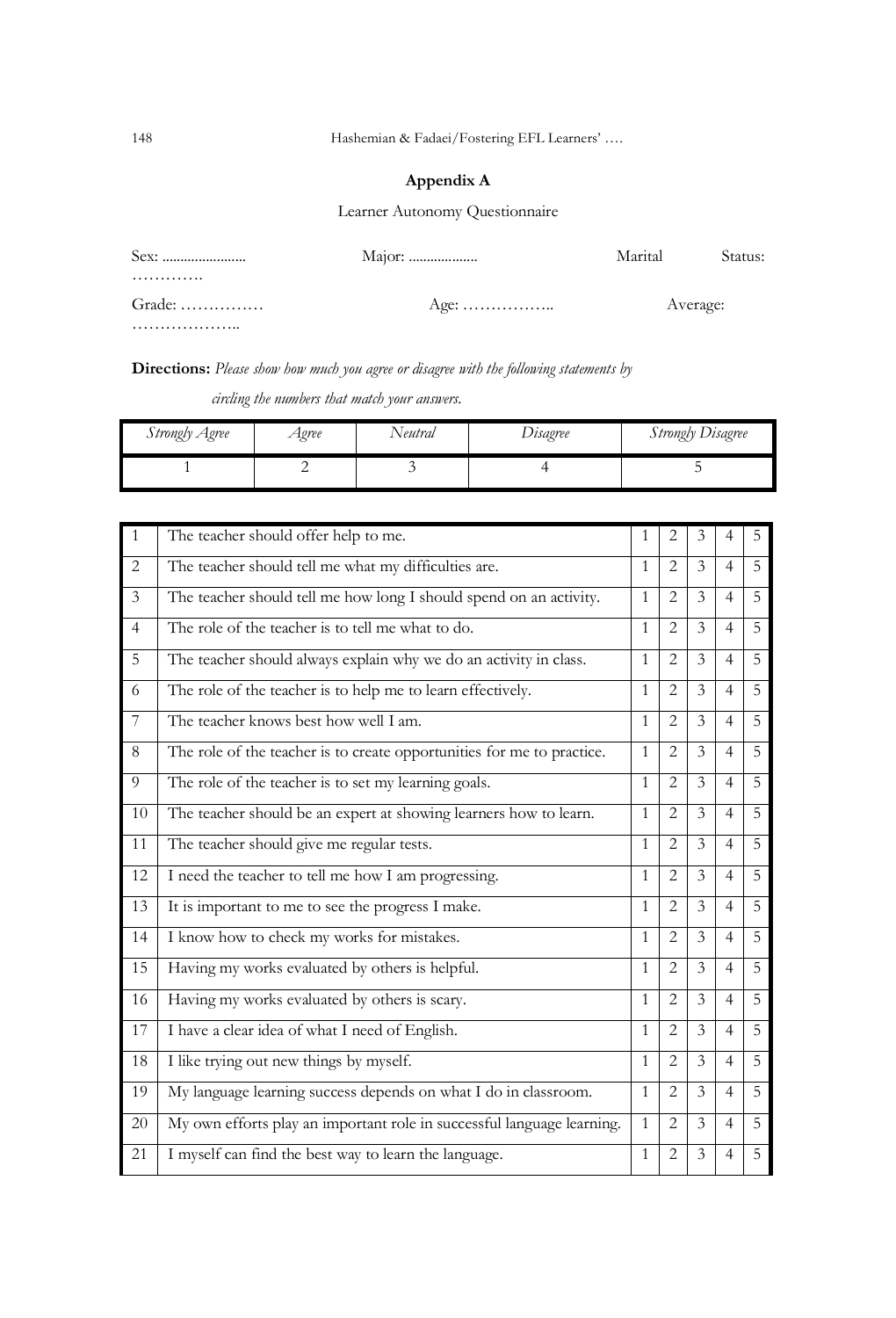| 22 | I know how to plan my learning.                                        | 1            | $\overline{2}$ | 3                       | $\overline{4}$ | 5 |
|----|------------------------------------------------------------------------|--------------|----------------|-------------------------|----------------|---|
| 23 | I know how to ask for help when I need it.                             | 1            | 2              | $\mathcal{E}$           | $\overline{4}$ | 5 |
| 24 | I know how to set my learning goals.                                   | 1            | $\overline{2}$ | 3                       | $\overline{4}$ | 5 |
| 25 | I know how my language learning progresses.                            | 1            | 2              | 3                       | $\overline{4}$ | 5 |
| 26 | I know how to study languages well.                                    | 1            | $\overline{c}$ | 3                       | $\overline{4}$ | 5 |
| 27 | I know how to study other subjects well.                               | 1            | $\overline{c}$ | 3                       | $\overline{4}$ | 5 |
| 28 | I have the ability to learn the language successfully.                 | 1            | 2              | $\mathcal{E}$           | $\overline{4}$ | 5 |
| 29 | I have the ability to write accurately in English.                     | 1            | 2              | 3                       | $\overline{4}$ | 5 |
| 30 | I have the ability to get the score I try for in my next English test. | $\mathbf{1}$ | 2              | 3                       | $\overline{4}$ | 5 |
| 31 | I know how to find an effective way to learn English.                  | $\mathbf{1}$ | $\overline{c}$ | 3                       | $\overline{4}$ | 5 |
| 32 | I know best how well I learn.                                          | 1            | 2              | 3                       | $\overline{4}$ | 5 |
| 33 | I have been successful in language learning.                           | 1            | 2              | 3                       | $\overline{4}$ | 5 |
| 34 | I have my own ways of testing how much I have learned.                 | 1            | 2              | 3                       | $\overline{4}$ | 5 |
| 35 | I am average at language learning.                                     | 1            | 2              | 3                       | $\overline{4}$ | 5 |
| 36 | Making mistakes is a natural part of language learning.                | 1            | 2              | 3                       | $\overline{4}$ | 5 |
| 37 | Making mistakes in harmful in language learning.                       | 1            | $\overline{2}$ | $\overline{\mathbf{3}}$ | $\overline{4}$ | 5 |
| 38 | It is possible to learn a language in a short time.                    | 1            | $\overline{c}$ | 3                       | $\overline{4}$ | 5 |
| 39 | Learning a language takes a long time.                                 | 1            | $\overline{2}$ | 3                       | $\overline{4}$ | 5 |
| 40 | I am above average at language learning.                               | 1            | $\overline{2}$ | 3                       | $\overline{4}$ | 5 |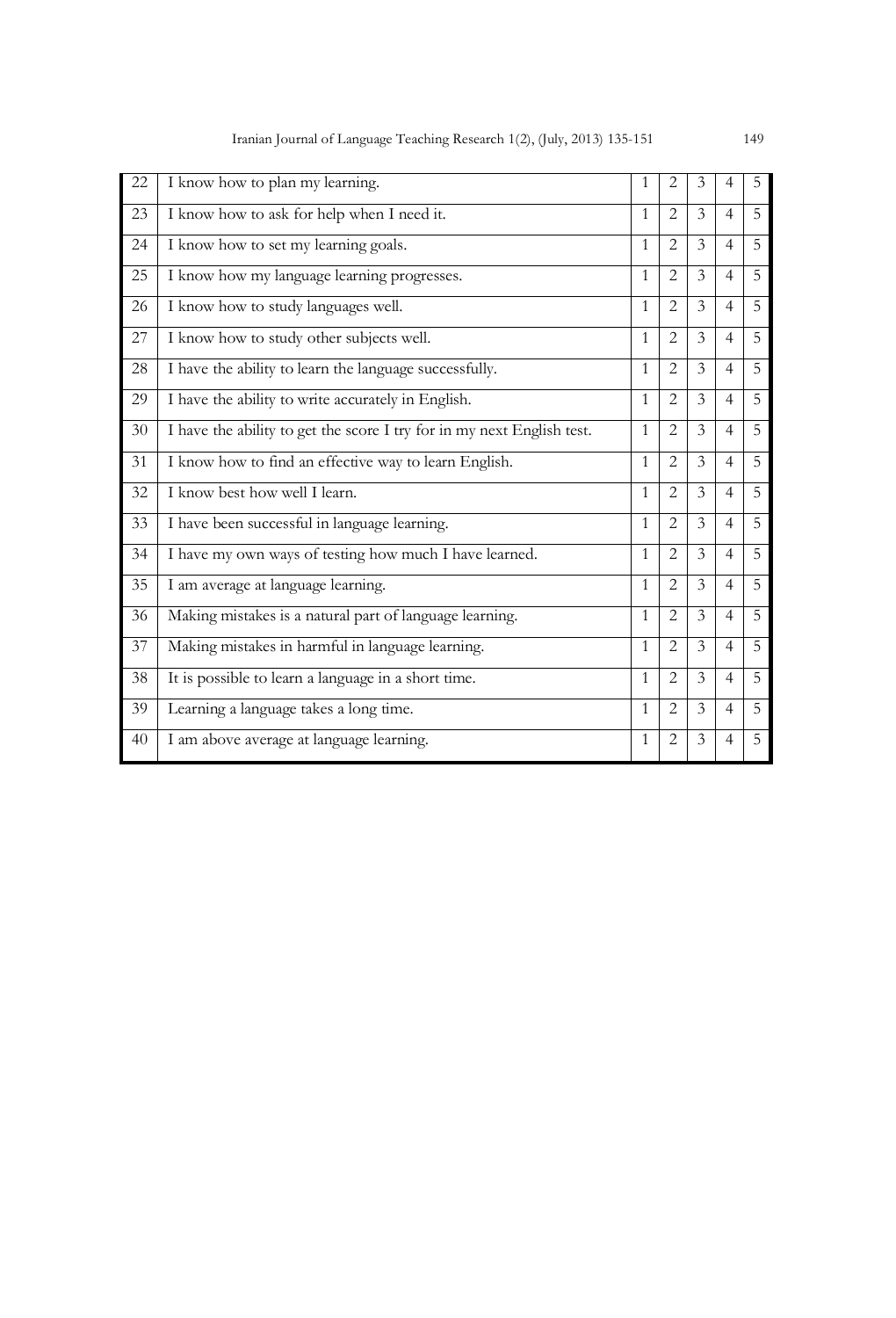150 Hashemian & Fadaei/Fostering EFL Learners' ….

### **Appendix B**

Classroom Portfolio Model

Adopted from Hamp-Lyons and Condon (2000)